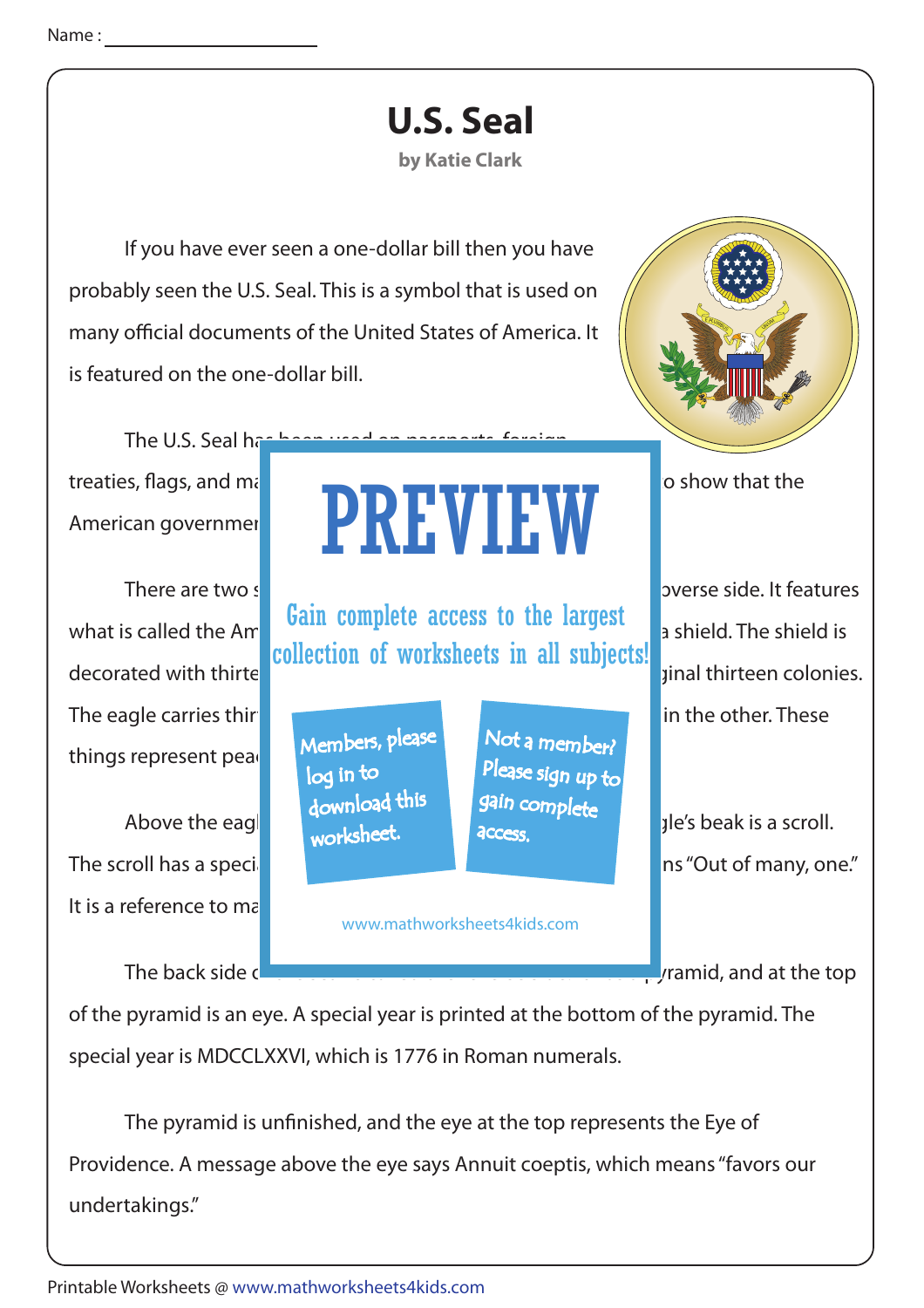Name :

 At the bottom of the seal it says Novus ordo seclorum. This means "a new order of the ages."

 These special images and messages show us what the founding fathers were thinking when they founded the country. In fact, they are the ones who created the U.S. Seal.

 Three men were originally put in charge of this mission. John Adams, Thomas Jefferson, and Benjamin Franklin were given the job of designing an official national

seal. At this time in history it was popular for countries to use some to use some to use some to use some to

was used until 1841.

The U.S. Seal has been used on the use of the U.S. Seal has been used on the use of the use of the use of the u other items throughd  $\frac{1}{2}$  download this  $\frac{1}{2}$  state complete  $\frac{1}{2}$  nerica is a sovereign nation.

## The men worked hard over many years before the output of the output of the output of the output of the output of the output of the output of the output of the output of the output of the output of the output of the output show their official super PREVIEW

approved. They had help **Gain complete access to the largest** and <sup>B2</sup>, the United States at last approved an on collection of worksheets in all subjects! ress. This original Seal

> Members, please download this worksheet. log in to

Not a member? gain complete **access** 

www.mathworksheets4kids.com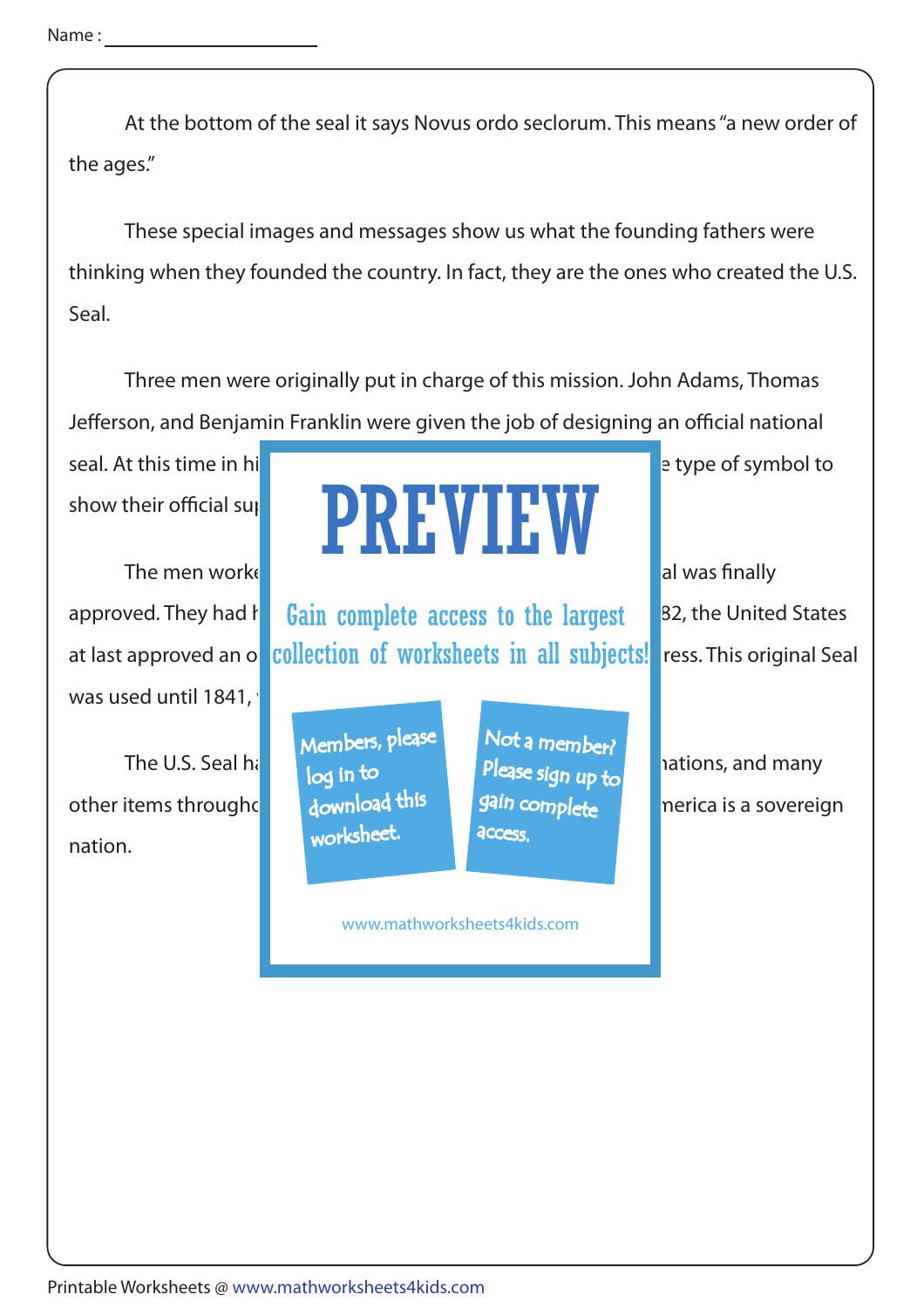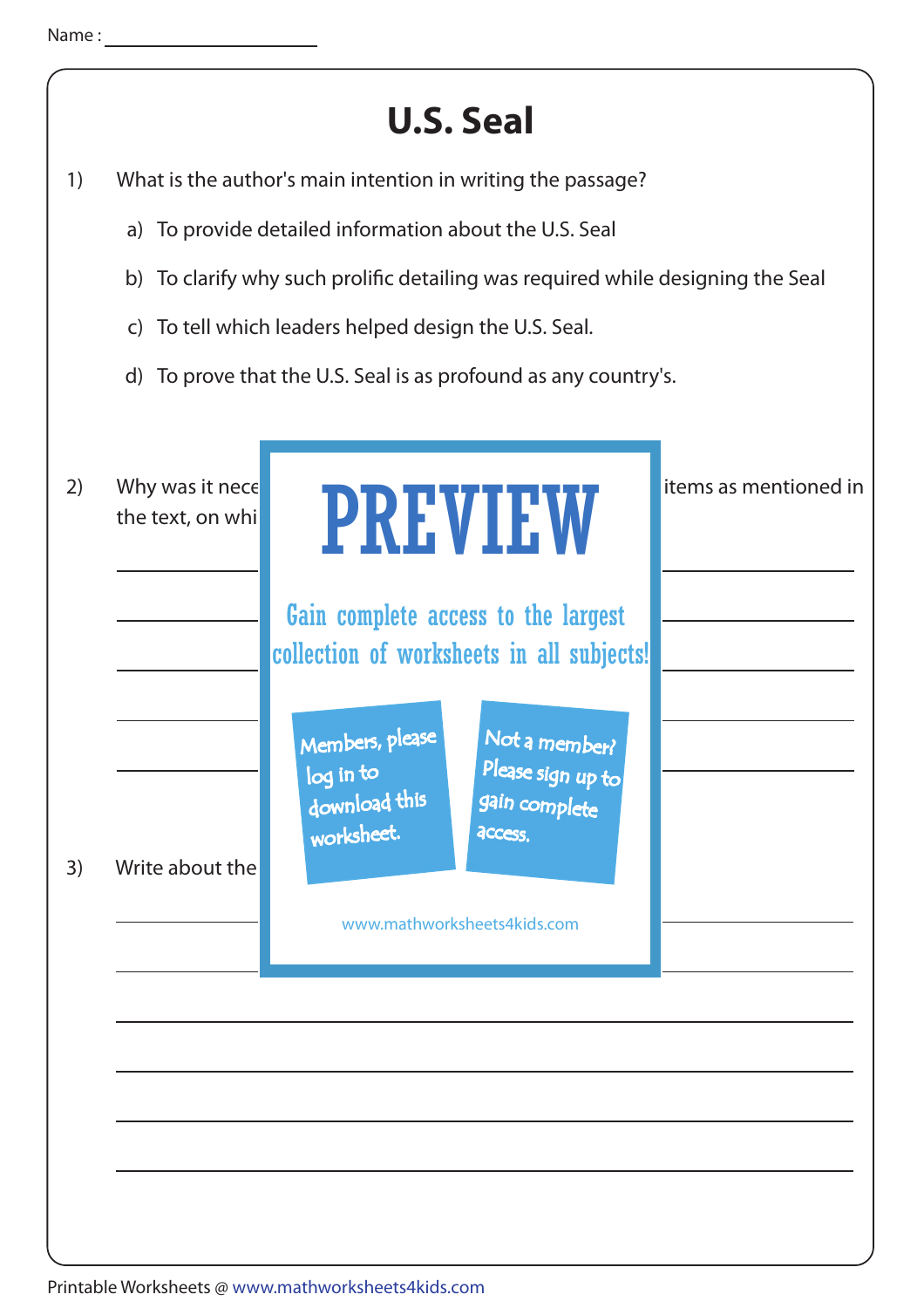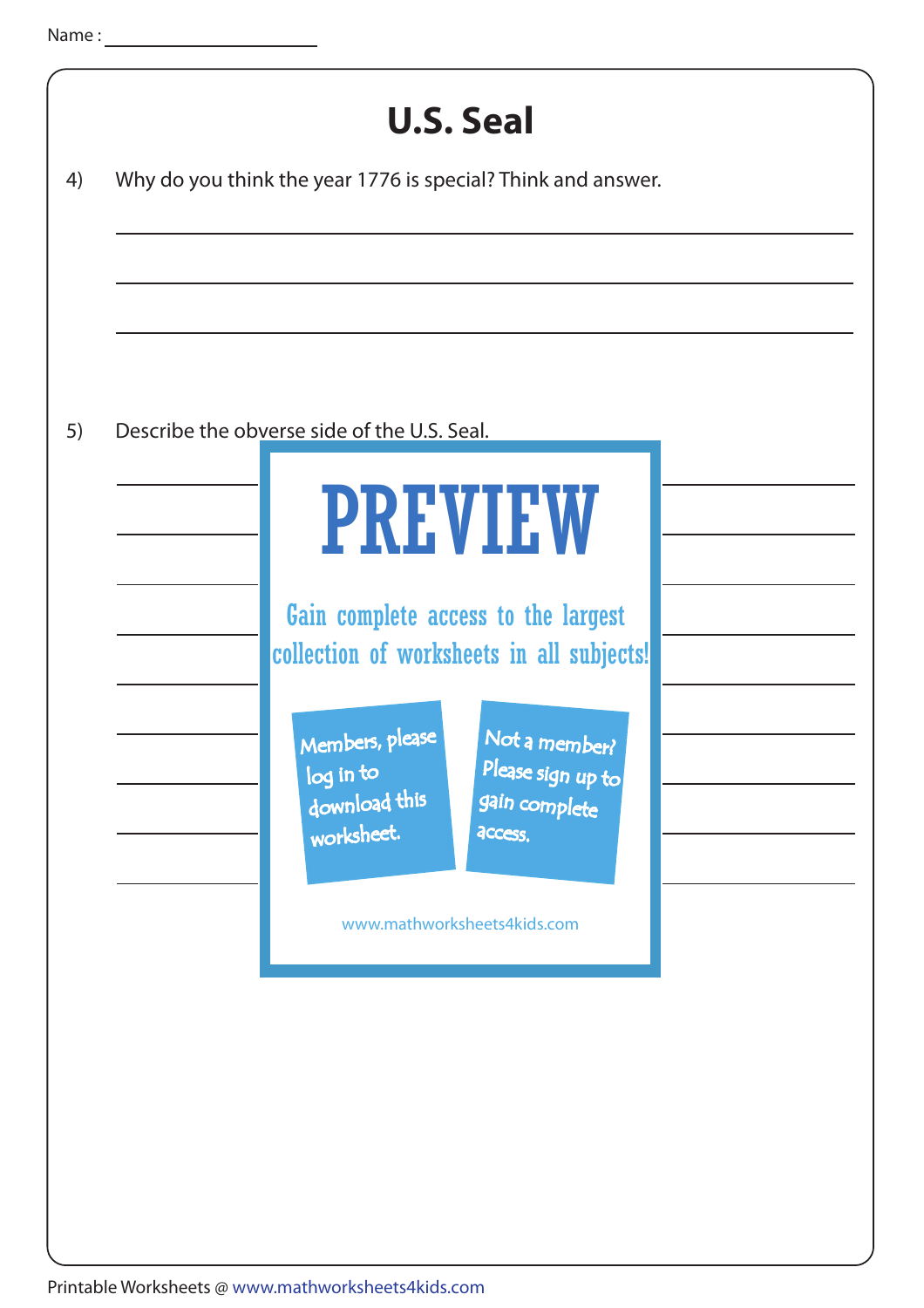